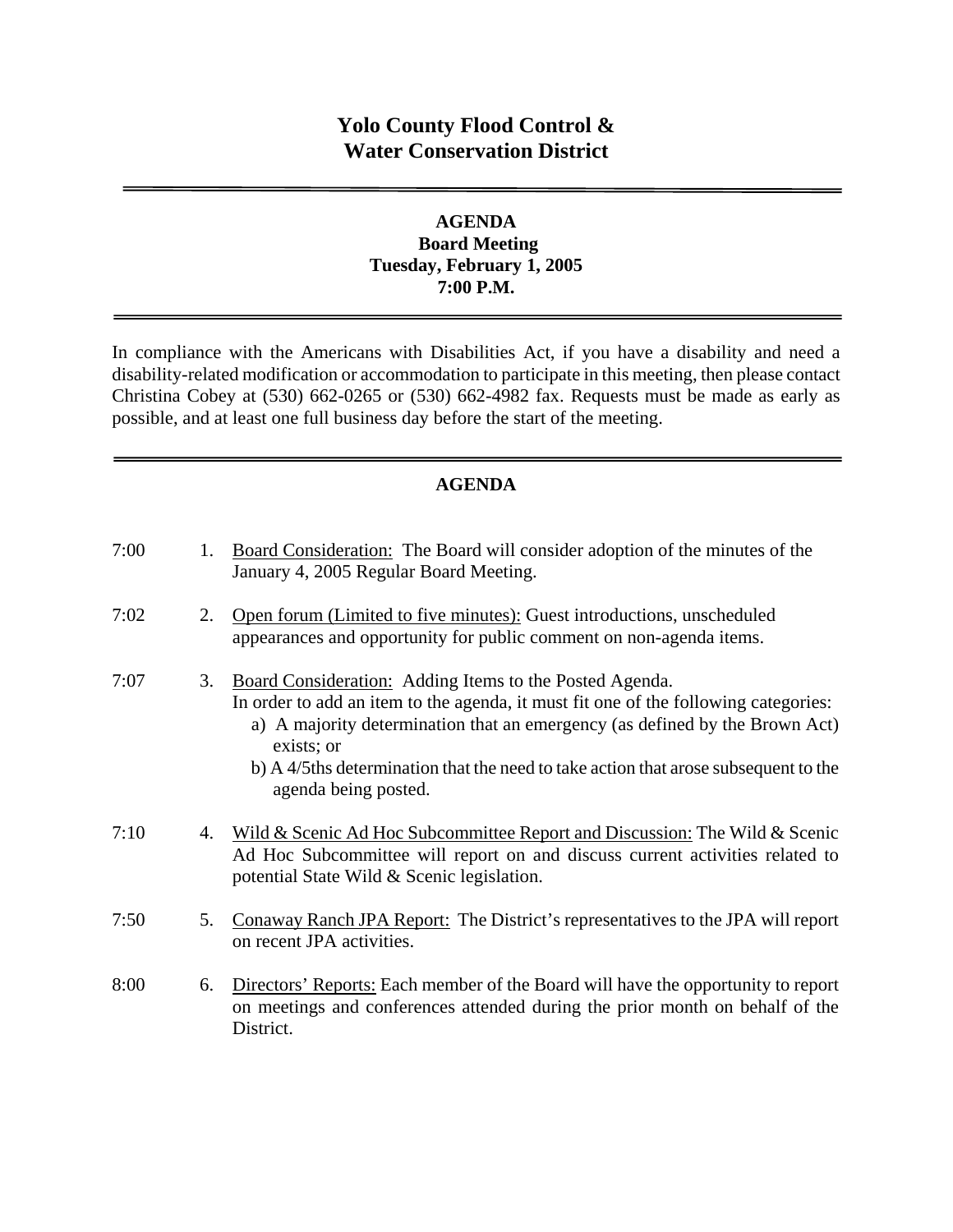- 8:10 7. Attorney's Report: The District's attorney will report on the following:
	- a) The Brown Act's intent and requirements and the District Rules of Proceeding which assists the Board's in complying with the Brown Act.
	- b) Current legal and legislative activities.
- 8:20 8. General Manager's Report and Recommendations: The Board will receive a report from the General Manager or designated representatives regarding current general activities and projects of the District.
	- a) General Activities
	- b) Operations, Maintenance and Water Conditions
	- c) Winters Lining Project Update
	- d) Indian Valley Report
	- e) Water Management Plan Update
	- f) Off-Season Maintenance and Construction Program **(Board Consideration)**
- 9:00 9. General Discussion: Opportunity for Board members to ask questions for clarification, provide information to staff, request staff to report back on a matter, or direct staff to place a matter on a subsequent agenda.
- 9:05 10. Board Consideration: The Board will consider the approval and the payments of bills.
- 9:10 11. Adjourn

The public may address the Board concerning an agenda item either before or during the Board's consideration of that agenda item. Public comment on items within the Board's jurisdiction is welcome, subject to reasonable time limits for each speaker. Upon request, agenda items may be moved up to accommodate those in attendance wishing to address that item. Times listed for consideration of agenda items are approximate only. The Board may consider any agenda item at any time during the Board meeting.

I declare that the foregoing agenda was posted at the office of the Yolo County Flood Control and Water Conservation District, 34274 State Highway 16, Woodland, CA on February 9, 2005.

By: \_\_\_\_\_\_\_\_\_\_\_\_\_\_\_\_\_\_\_\_\_\_\_\_\_\_\_\_\_\_\_\_\_\_\_\_\_

Christina Cobey, Administrative Assistant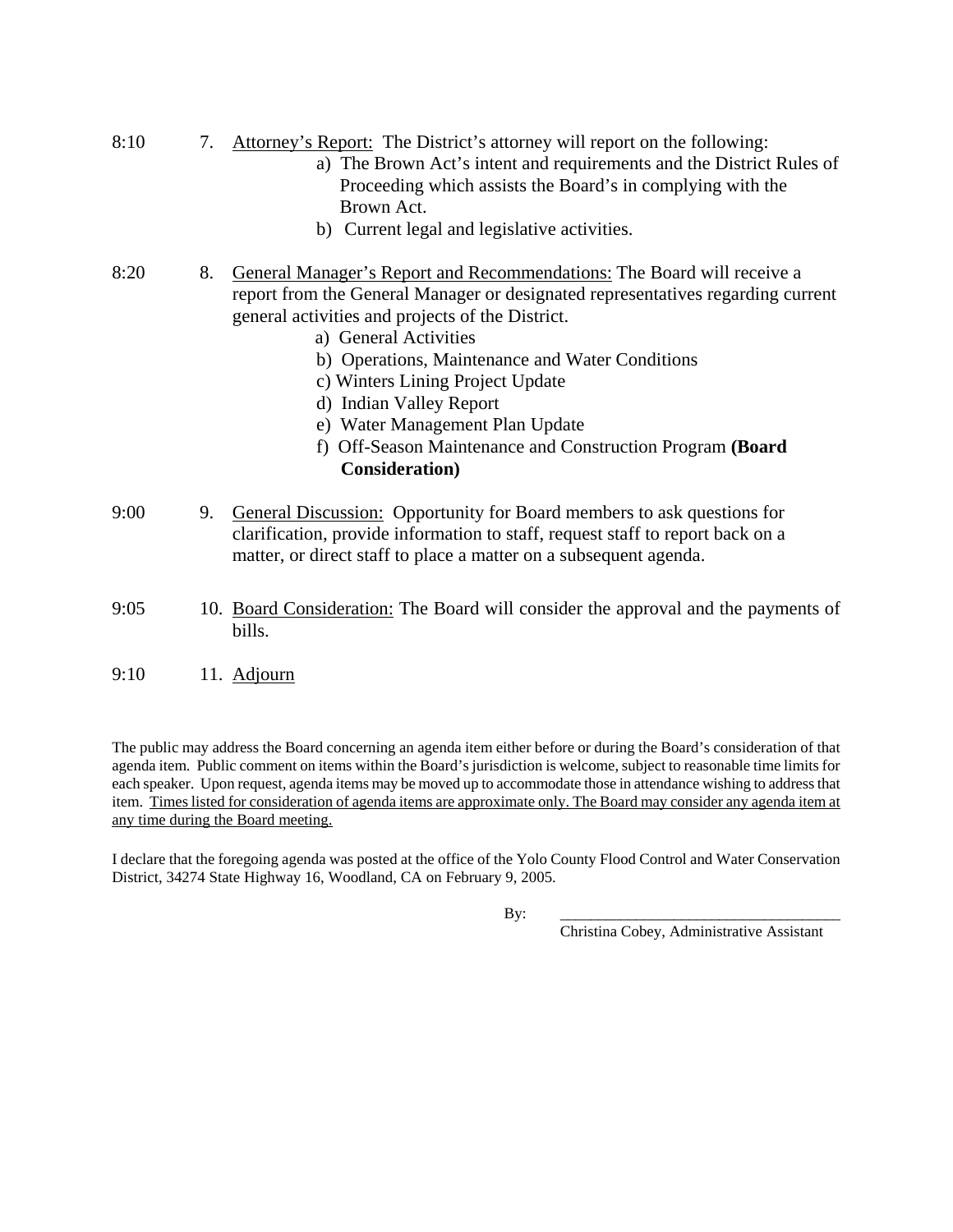### REGULAR BOARD MEETING MINUTES February 1, 2005

The regular February meeting of the Board of Directors of the Yolo County Flood Control and Water Conservation District was held at 7:00 p.m. on February 1, 2005 at its regular place of business, 34274 State Highway 16, Woodland, California. Chair Brice convened the meeting with Directors Eoff, Scheuring, Rominger and Vink present. Also in attendance were:

District Staff and Consultants Tim O'Halloran, General Manager Christy Barton, Assistant General Manager Mike Horgan, Engineer Anthony Lopez, Facilities Supervisor Max Stevenson, Water Resources Associate Paul Bartkiewicz, Legal Counsel Francis Borcalli, Engineering Consultant

#### **Members of the Public**

Robert Becker, Resources Conservation District Duane Chamberlain, Yolo County Supervisor Petrea Marchand, Yolo County Planning & Public Works Bob Schneider, Cache Creek Wild Dave Pratt, Cache Creek Wild Chad Roberts, Yolo Audubon Don Rominger, Retired District Director

#### MINUTES

**M/S/C** approved the minutes of the January 4, 2005 Regular Board meeting as mailed.

OPEN FORUM No comments were made.

### **WILD & SCENIC AD HOC SUBCOMMITTEE REPORT AND DISCUSSION**

Director Brice reported that she and Director Rominger had participated in meetings with others to develop alternate draft legislation to the State Wild & Scenic (W&S) legislation proposed by Assemblywoman Wolk. The group, which includes members of the Yolo & Lake County Resources Conservation Districts, Yolo and Lake County Farm Bureaus, Yolo County Ag Commissioner, Cache Creek Conservancy, the Cache Creek rafting industry, local landowners and other concerned parties worked to find solutions to those issues of concern that had been expressed by Assemblywoman Wolk. She also stated that Mr. O'Halloran and Mr. Bartkiewicz had worked very hard on the alternative legislation. Director Rominger stated that the group was an important one to work with in order to build good relationships with the District on this and other projects.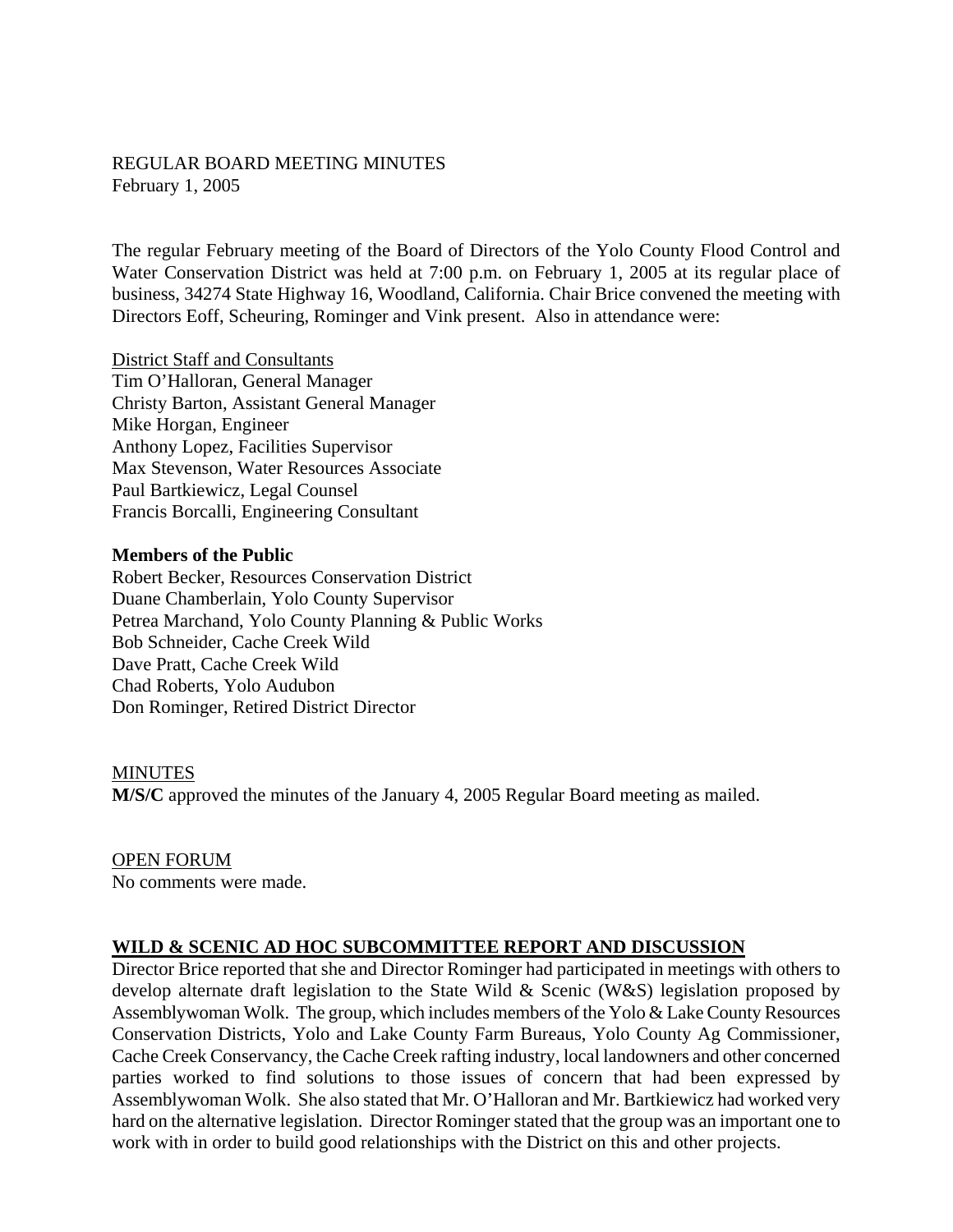Mr. O'Halloran advised that a lot of activity occurred during the last month with frequent coalition coordination with Assemblywoman Wolk and proponents of W&S legislation in order to meet legislation processing deadlines. The draft alternative legislation had been presented to Assemblywoman Wolk for her consideration.

Assemblywoman Wolk's office has since informed the group that she will proceed with Wild & Scenic legislation rather than the alternate that has been proposed.

Mr. O'Halloran then reviewed a range of options for the District and concerns regarding the potential for Federal W&S designation for Cache Creek.

Director Brice advised that more coalition meetings are scheduled and that the subcommittee will continue to report to the Board.

## **CONAWAY RANCH JPA**

Director Vink reported that he attended the JPA meeting held last week. He advised that since the JPA has no specific activities at this time, no actions were taken; public attendance at the JPA meetings is growing; the JPA is not able to address public questions and concerns raised at the meetings; and, the Yolo County Board of Supervisors needs to provide appropriate forums for addressing public concerns.

Supervisor Chamberlain stated that the County's written responses to various public questions and concerns are now available.

Mr. O'Halloran stated that the JPA teams on which he participates are awaiting a Board of Supervisors' letter outlining the role of the JPA. He also discussed freedom of information requests received by the District and the efforts to coordinate responses with other JPA members.

Mr. Bartkiewicz advised that it was not productive for the JPA to move ahead without the Board of Supervisors' letter.

### **DIRECTORS' REPORTS**

Director Eoff reported that he attended last month's NCWA meeting which served as a strategic planning session for the organization. Matters covered included long-term planning for water rights and supplies, flood control, urbanization impacts and regionalization. The organization reaffirmed its mission statement and assigned review of its guiding principles to its Executive Committee.

Director Eoff also reported that at the recent Cache Creek Conservancy meeting, the next year's budget was discussed and new officers were elected.

## **ATTORNEY'S REPORT**

Mr. Bartkiewicz reviewed provisions of the Brown Act and District Rules of Proceedings. The latter document was provided in the meeting's agenda package.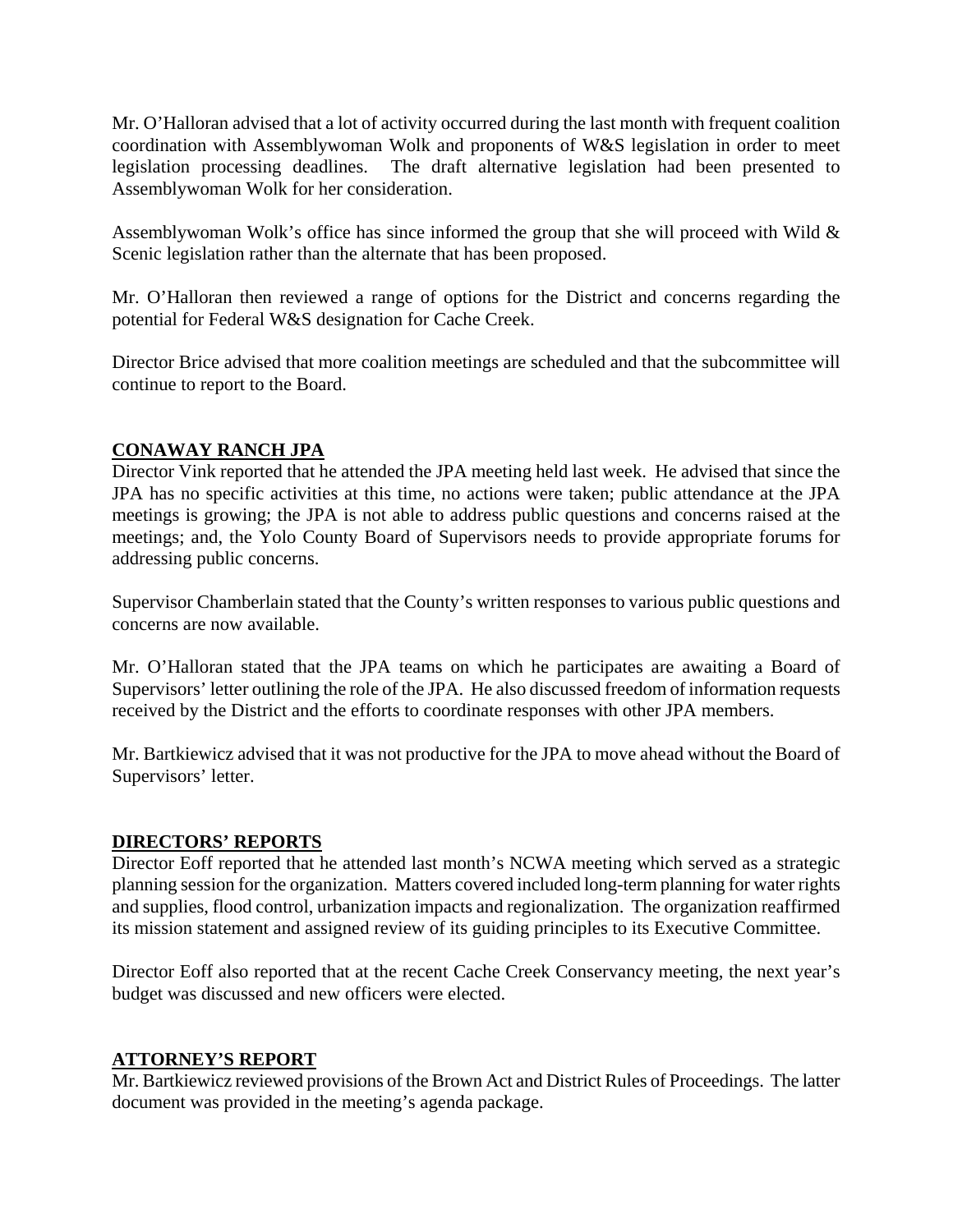## **GENERAL MANAGER'S REPORT**

Mr. O'Halloran reported on the following:

- a) General Activities:
	- 1. Copies of two historic drawings, circa 1880 and 1920, of the watershed and irrigation canal system were prepared and placed on display in the boardroom.
	- 2. Several District staff members will be attending the Tulare Farm show to view potential new mowing equipment for inclusion in the upcoming budget.
- b) The current water conditions report including the rainfall received and the lack of significant flooding problems during the recent storm events.
- c) Mr. Horgan provided an update on the Winters Canal Lining Project. Mr.Horgan advised that a private party claim for flood damages due to the liner failure had progressed to a Request for District Documents and Materials, which have been provided. He also reported that District's legal council is preparing an analysis for the District of its potential position in a damage claim against the liner supplier.
- d) Mr. Lopez provided a report on the District's Indian Valley facilities which covered:
	- 1. The contractor's efforts to map the campground sewer system and proposed

repairs

for submission by the District to the Lake County Health Department.

- 2. Graveling of an impassible portion of the Walker Ridge access road in a cooperative effort with the US Bureau of Land Management.
- 3. The ongoing efforts to complete the telemetry system at various Indian Valley facilities.
- 4. Installation of a new, rerouted underground power line to the site's water treatment plant. This installation is planned to occur within the next 2 weeks.
- 5. Servicing of dam water discharge valves and the electrical power transformer.
- e) The status of the District's Water Management Plan Update and the Integrated Regional Water Management Plan. The Water Resources Association of Yolo County Technical Committee is discussing and developing the scope of the latter.
- f) The off-season maintenance and construction program which will require a Special Board meeting for consideration and action on contracting procedures.

Mr. O'Halloran and Mr. Borcalli addressed the need for the District to establish a construction procurement procedure that will address cost, scheduling and environmental constraints.

Mr. Borcalli reported on the current approach used to analyze potential projects from a level of service standpoint. He also discussed the process of Force Account Contracting and of District preordering of long lead-time equipment and materials to save time.

Mr. Roberts expressed a concern that Force Account type construction had the potential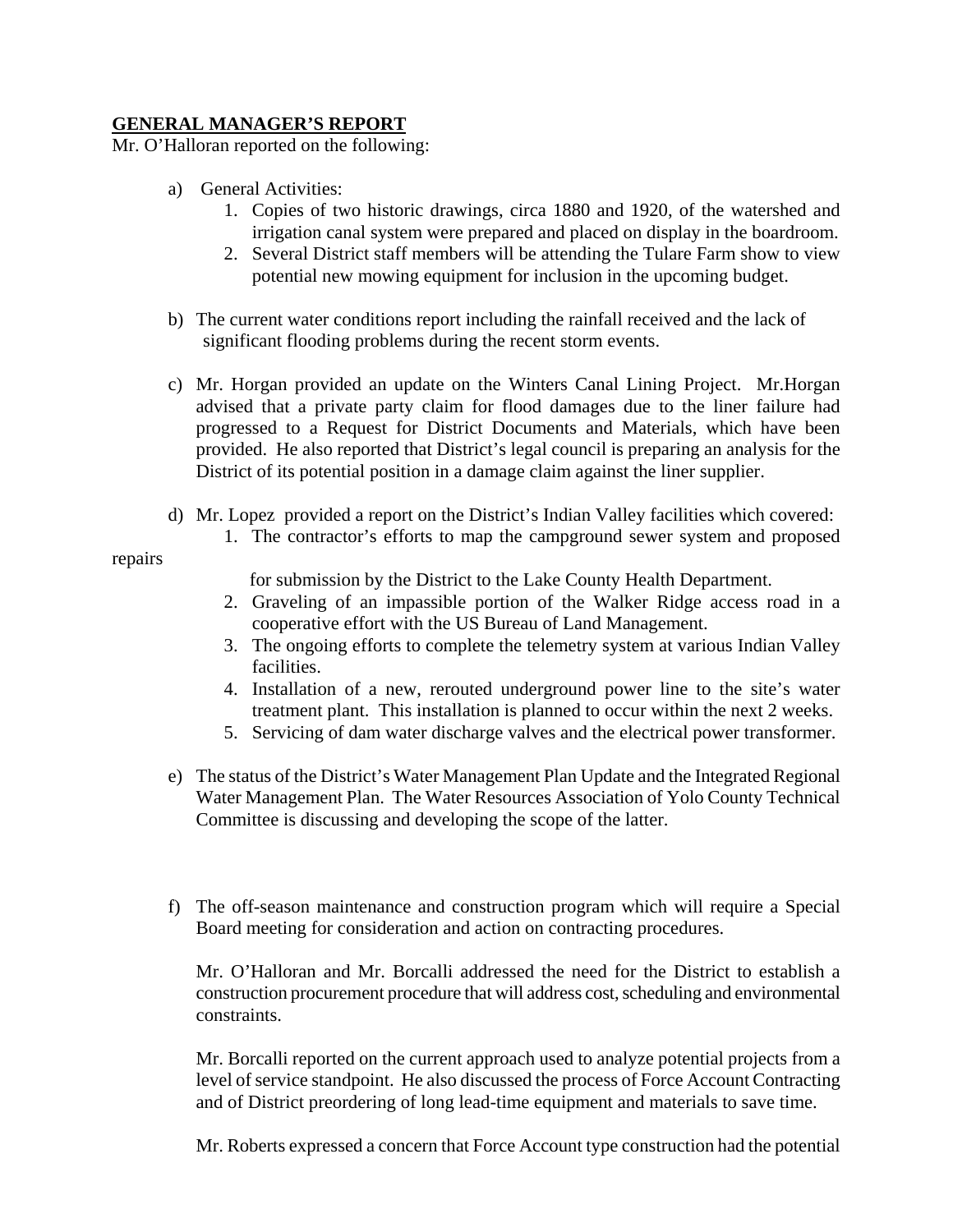to create significant change without allowing identification of adverse environmental impacts.

## **GENERAL DISSCUSSION**

Director Eoff asked for additional information on a recent e-mail regarding District reserve funds. Mr. Bartkiewicz responded that while it was previously found unconstitutional for the State legislature to take special district reserve funds, there is a new interest by a member of the legislature to do so.

Director Brice requested scheduling of the planned Special Board meeting to address system improvements under force account procurement process. Following discussion, February 15, 2005 at 7:00 p.m. was selected.

Director Scheuring asked whether staff was aware that Yolo County is pursuing improvements to bridges over the Winters Canal at County Roads 85B and 21A and that CalTrans was surveying the Willow and Lamb Valley Sloughs in connection with the State Highway 16 Improvement Project. Mr. Horgan advised that he has been in contact with the County regarding the bridges and Mr. O'Halloran advised that he is addressing the Highway 16 matter. Discussion on the Madison flood wall and Madison growth followed.

## **PAYMENT OF THE BILLS**

**M/S/C** after review, approved the following claims for payment:

Yolo Flood Control Checks: #33195-33197, 33205-33211, 33239